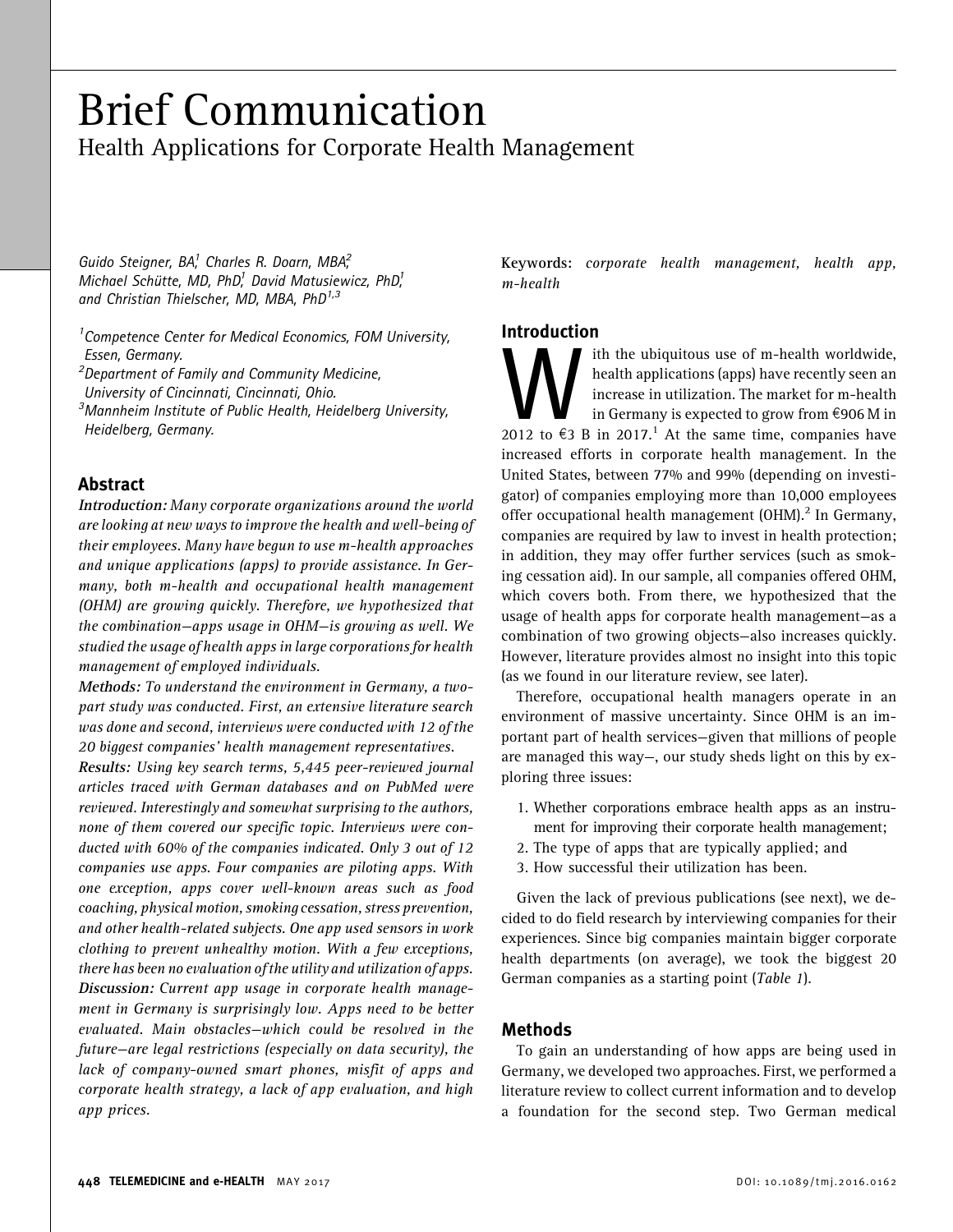# HEALTH APPLICATIONS FOR CORPORATE HEALTH MANAGEMENT

| Table 1. The Top 20 Largest Corporations in Germany |                           |                        |                  |
|-----------------------------------------------------|---------------------------|------------------------|------------------|
|                                                     | <b>COMPANY</b>            | <b>SECTOR/INDUSTRY</b> | <b>EMPLOYEES</b> |
| 1                                                   | Volkswagen AG             | Automobile             | 592,586          |
| $\overline{2}$                                      | Deutsche Post DHL Group   | Logistics              | 488,824          |
| 3                                                   | Schwarz Beteiligungs GmbH | Retail                 | 350,000          |
| 4                                                   | Siemens AG                | Electronics            | 342,000          |
| 5                                                   | Edeka                     | Retail                 | 336,100          |
| 6                                                   | Rewe Group                | Retail, tourism        | 327,548          |
| 7                                                   | Deutsche Bahn AG          | Transportation         | 306,966          |
| 8                                                   | Robert Bosch GmbH         | Electronics            | 290,183          |
| 9                                                   | Daimler AG                | Automobile             | 279,972          |
| 10                                                  | Metro AG                  | Retail                 | 255,033          |
| 11                                                  | Deutsche Telekom AG       | Telecommunications     | 228,248          |
| 12                                                  | Fresenius SE & Co. KGaA   | Pharma                 | 216,275          |
| 13                                                  | Continental AG            | Automobile             | 189,168          |
| 14                                                  | ThyssenKrupp AG           | Diverse                | 160,745          |
| 15                                                  | Allianz SE                | Insurance              | 147,627          |
| 16                                                  | Bayer AG                  | Pharma, chemicals      | 118,888          |
| 17                                                  | Deutsche Lufthansa AG     | Aviation               | 118,781          |
| 18                                                  | <b>BMW AG</b>             | Automobile             | 116,324          |
| 19                                                  | <b>BASE SE</b>            | Chemicals              | 113,292          |
| 20                                                  | Bertelsmann SE            | Media                  | 112,037          |
| Total                                               |                           |                        | 5,090,597        |

databases were used, Medpilot (www.medpilot.de) and Livivo (www.livivo.de), and the National Library of Medicine's PubMed (www.ncbi.nlm.nih.gov/pubmed/), respectively. Search words were Gesundheitsapp, Gesundheitsförderung App, Gesundheitsmanagement App, mHealth apps, and Health promotion app for the German databases, and Health promotion app, Healthcare apps, mHealth apps, Occupational health app, Health promotion app, and Workplace health app for pubmed. Overall, 5,445 papers were retrieved, all of which were checked by title and abstract for a fit with our purpose. In unclear cases, full text was ordered and analyzed. Unfortunately, we could not find any published studies that were directly related to our question (most of the papers retrieved dealt only with one single app without any connection to corporate health management). We could not do a backward search either. However, in the discussion part of this article, we will include papers that do not discuss specific apps (as was required for inclusion in the research) and also articles that examined Web-based approaches and/or dealt with apps, as such, in corporate health management (see later).

The second step involved contacting the 20 largest German companies (by number of employees), representing  $\sim$  5 million employees, or 11% of the German workforce. Company rankings as published elsewhere<sup>3</sup> were cross-checked with corporate Web sites (Table 1).

All companies were contacted through the office of their CEO whom we asked to identify a company-intern expert for our question; in less than five cases, contact people could be immediately found by an Internet search. All interviewees were informed about the aim of our study and consented to it. We assured them that we would not publish their names. This type of study does not need IRB approval in Germany. A few days before the interview, we sent three key questions to the interviewees:

- (1) Which health apps do you use in your company?
- (2) What were your experiences?
- (3) Which future developments do you see in health apps?

We conducted personal phone interviews, each lasting about 30–60 min. All interviews were carried out in November and December of 2015. The three aforementioned questions served as a guideline that enabled additional questions as appropriate to further shed light on app use.

All interviews were completely transcribed; this transcription was the basis for our semi-quantitative analysis (cf. the Mayring method, $4$  adapted).

## Results

## RESPONSE RATE

We interviewed experts from 10 companies personally; 2 companies answered our questions in writing. This gives a response ratio of 60%. Eight companies did not want to talk to us nor did they send written comments.

#### USAGE OF HEALTH APPS

Three companies are already using health apps (four apps in total); two out of these plus two other companies are currently doing pilot projects (one each); four companies are in the discussion phase; and three companies do not plan to use health apps.

#### TYPES OF HEALTH APPS

Nine apps were about physical activity, six about smoking cessation and psychic disorders, and three about healthy food. The functions can be further differentiated: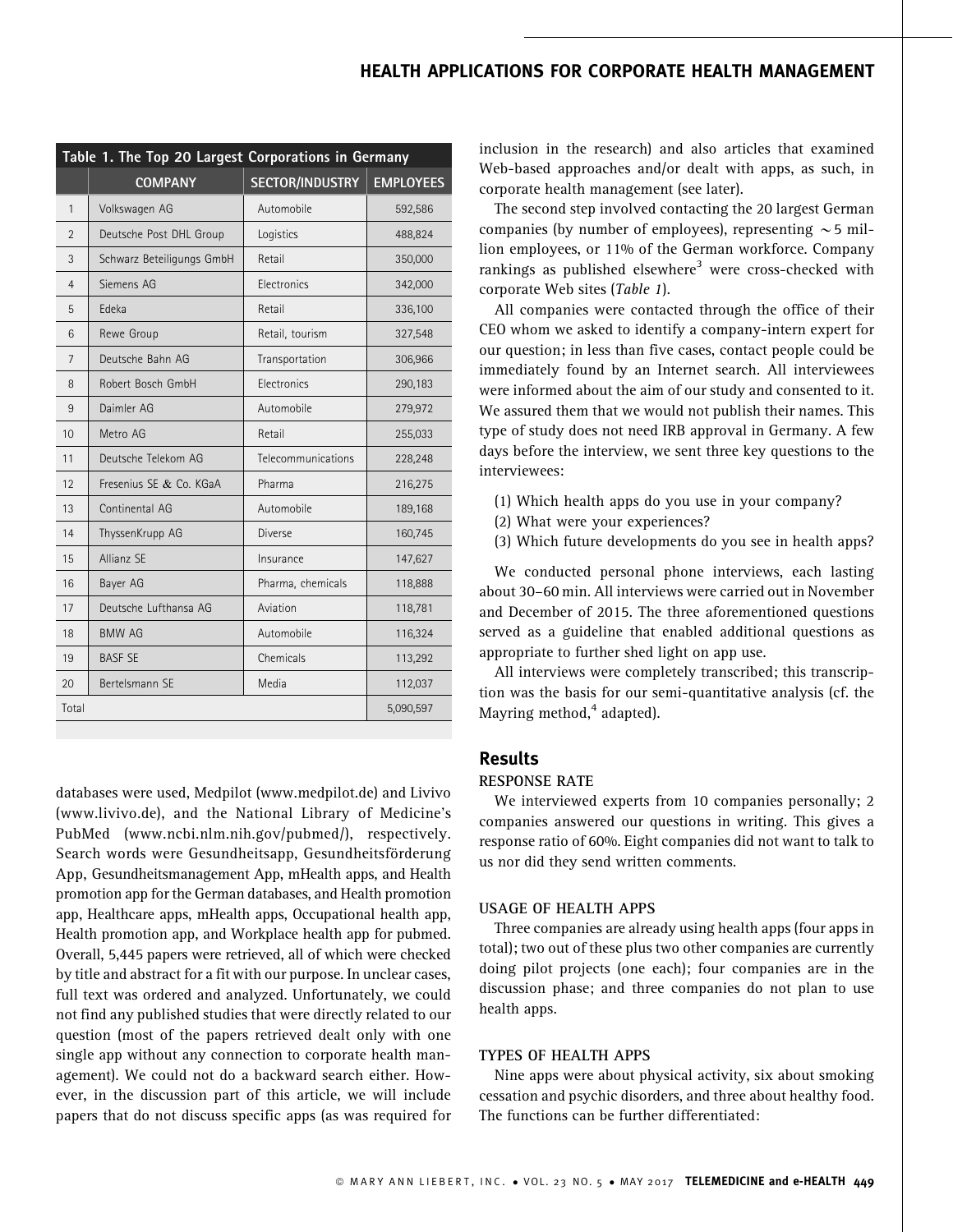## STEIGNER ET AL.

- . Three apps provide information for healthy eating by offering recipes and coaching.
- . Three apps accompany the smoking cessation by information and coaching.
- . Three apps offer information on depression screening and stress prevention.
- . Two apps measure the number of steps when walking.
- . Two apps allow the coordination and booking of sports facilities (in one case within the company).
- . Two apps provide individual coaching with custom priorities on a subject's physical activity, smoking cessation, psychic disorders, and healthy food.
- . One app measures moving activities.
- . One app provides coaching for office yoga.
- . One app provides the monitoring of work-related movements under the use of sensors. In the case of an unhealthy movement, the employee receives an alarm on his cell phone or pager. A feature for employees in cold stores included the monitoring of body temperature.
- . Some of the apps have multiple purposes, that is, combined promotion of different lifestyle aspects.

All participating companies confirmed cooperation with health insurance companies regarding corporate health management. In five cases, the exchange resulted from cooperation with related health insurance (''Betriebskrankenkasse (BKK),'' companies' own insurance). Although German health insurance offers a variety of health apps and fund's apps, they need to prove quality and efficacy according to social law (SGB V) in Germany—because they need to be safe, efficient, and necessary,<sup>5</sup> only one company used an app that was developed by the related BKK.

## EXPERIENCES WITH APPS

- . In most cases, the experiences of the interviewees relate to personal impressions and not to quality-assured evaluation standards. There were a few exceptions.
- . During use of an app for smoking cessation, one company recorded the same success rates as in use of conventional methods in employees finishing the program; however, the dropout rates were recorded as being ''significantly'' in the app user group, thus limiting its success.
- . The piloting of a motion tracker was evaluated by questionnaires. For privacy reasons, no relevant results were obtained by the questionnaires.
- . Two companies evaluated the number of downloads. In one case, the anonymous evaluation of the hits on the app was possible.

. Overall, we could not detect any evidence-based evaluation schemes.

#### APP USAGE AND STRUCTURE OF OHM

In our sample, app usage depended heavily on the structure of the respective company and, thus, of its health management. Some companies employ mainly blue-collar workers, whereas others employ information technology personnel; in some companies, most employees use a smartphone as provided by the employer (thus making app usage easier).

#### REASONS FOR AND AGAINST APP USAGE

Our interviewees mentioned several advantages that drive app usage:

- . Easy utilization. Three companies confirmed that pedometer motion tracks are easily monitored and analyzed by smartphones; four companies mentioned that wearables are suited to collect motion data.
- . Apps are mobile.
- . Data can be used anywhere, anytime.
- . Data are anonymous, for example, in apps that check for depression or burn-out.
- . Apps can be efficient (in one case, smoking cessation via an app was as successful as conventional methods).
- . Younger employees like apps.

There are, on the other hand, reasons that hinder app usage.

- . There are data security problems; for example, employers are not entitled to use app data for management purposes (nine companies).
- . Not all employees have smartphones; companies do not want to invest (seven companies).
- . Apps are typically not compatible with other corporate health strategies (four companies).
- . Efficiency of apps is not yet demonstrated.
- . Apps and related licenses are expensive.
- . High-risk groups cannot be reached via apps (only those employees who are already interested in health).
- . Some health managers simply do not see a necessity to use apps.
- . Apps cannot replace face-to-face intervention.
- . In some cases, apps do not work with all smartphone types (e.g., blackberry, windows phone, iOS, android, etc.).

#### FUTURE DEVELOPMENT

Eight companies believe that app usage will increase in the future; younger employees are regular users of smartphones, and apps will be improved over time, thus mitigating current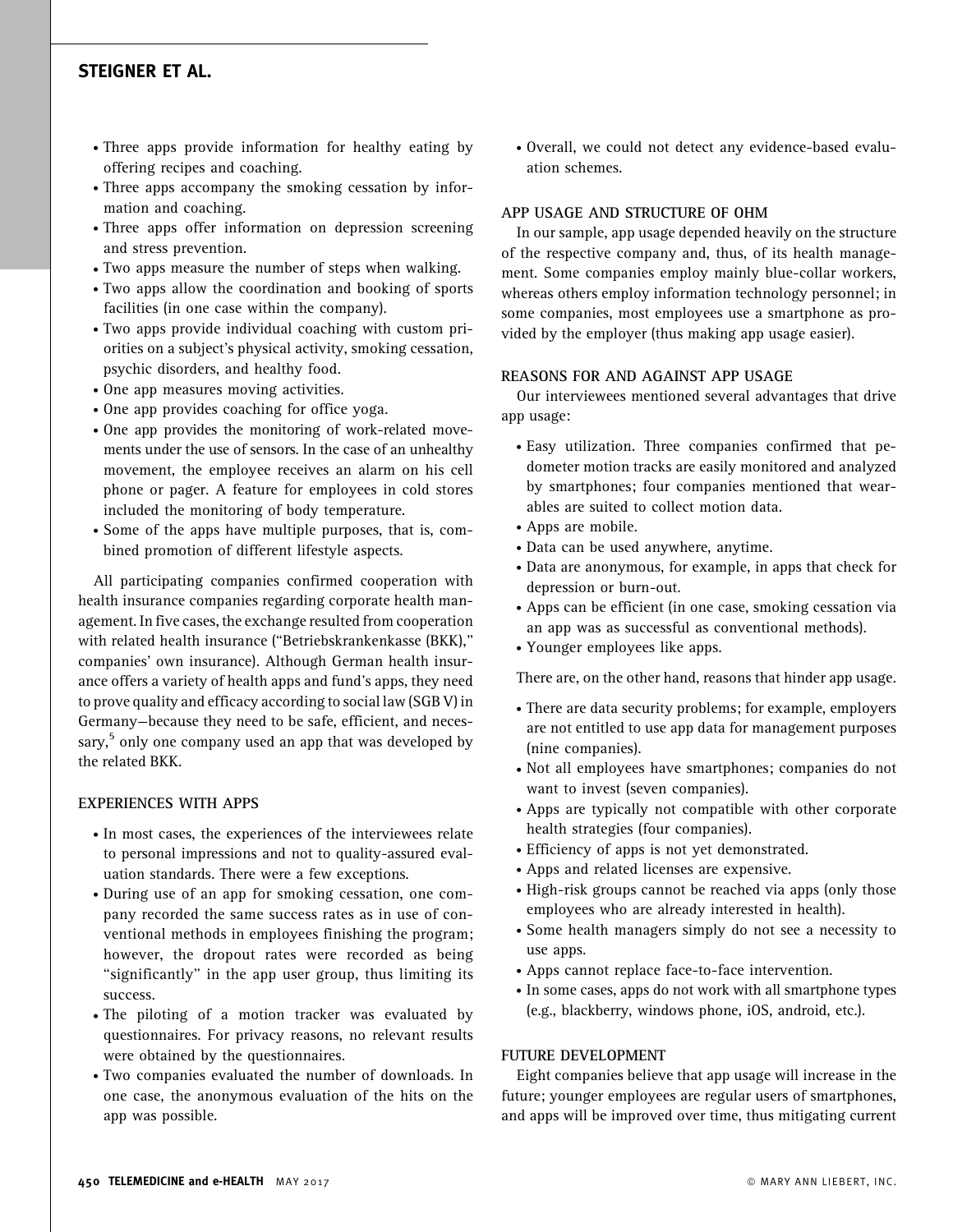## HEALTH APPLICATIONS FOR CORPORATE HEALTH MANAGEMENT

problems. Three companies think that apps will become a part of lifestyle, but in the area of private life—because corporate health management needs personal contact.

### **Discussion**

One of the most interesting findings of our study was that only 3 out of 12 of the biggest German companies actually use health apps in corporate health management. Even if one takes into account that another four companies are piloting apps, the acceptance of apps in our sample is moderate although both apps, as such, and corporate health management, as such, are growing quickly. On the other hand, app usage in a private setting is not very stable over time either but tends to erode quickly.<sup>6</sup>

The apps that are in place are rather well known and deal with lifestyle, healthy food, smoking cessation, and motion. With the exception of wearables tracking sequence of motion, and temperature in cold environments, we could not find any new content. Most apps are also not yet evaluated; that is, little is known about their effectiveness and efficacy, respectively. This fits well to the lack of studies on apps. $\frac{7}{1}$  Since earlier findings on Web-based corporate health management (CHM) tools yielded mixed results, it seems to be even more desirable to measure health app efficacy.<sup>8,9</sup>

Nevertheless, companies expect app usage to increase, mainly due to younger employees used to smartphones and further app development. This fits well to earlier findings on CHM app acceptance within German and Austrian leaders.<sup>10</sup>

Based on our research, app producers should focus on interoperability (especially with existing corporate health management), data security, and price; they also need to prove better outcomes. Gamification might help as well, because it may improve app usage<sup>11</sup>; in one study, participation increased by 80%.<sup>12</sup>

Overall, there seems to be no need for companies to rush into health apps. However, companies should monitor the market for new and better apps, especially if company structure supports smartphone use.

Finally, the lack of literature dealing with health apps in corporate health management is surprising and should change. A register of health apps might help in identifying interesting new developments.

## Conclusion

OHM and health apps are growing quickly in Germany; however, the combination—apps as part of OHM—is not really a ''hype.'' However, companies should monitor the market for new and better apps, especially if company structure supports smartphone use.

Literature provides very little knowledge on app use in OHM, especially on efficacy and efficiency; few apps have been evaluated yet. This should be changed in the future. A register of apps in OHM might also help health managers in their decision process.

Since the main reasons for slow acceptance are legal issues, the lack of company-owned smart phones, misfit of apps and corporate health strategy, a lack of app evaluation, and high app prices, producers should focus on those whom they can influence.

A limitation of our study is the number of interviewees; further research with an increased number of companies studied is needed. Because of the lack of literature on this topic, we do have only this snapshot in time; future use and adoption of health apps in CHM might well change, creating a need for follow-up evaluation. A further limitation is our focus on Germany. The situation in other European countries may be different and should be studied as well.

## Disclosure Statement

No competing financial interests exist.

#### REFERENCES

- 1. ATKearny.: Mobile Health: Fata Morgana oder Wachstumstreiber? 2013. Available at www.atkearney.de/documents/856314/1214732/ BIP\_mobile\_health\_auszug.pdf/346d5c51-61ad-4f1f-9085-841f51fb7c72 (last accessed Mar 1, 2016).
- 2. O'Donnell MP, Schultz A. The Employer's business case for workplace health promotion, Chapter 2. In: O'Donnell MP, Ed. Health promotion in the workplace, 4th edition. Troy: American Journal of Health Promotion, 2014; 33ff.
- 3. Die Welt. Die 500 größten Unternehmen in Deutschland. Available at http:// top500.welt.de/, visited 2015-09-24; Frankfurter Allgemeine Zeitung: Die größten Unternehmen 2013. Available at www.faz.net/aktuell/wirtschaft/ unternehmen/rangliste-die-groessten-unternehmen-2013-12267817.html (last accessed September 24, 2015); Statista: Größte Unternehmen in Deutschland nach ihrem Umsatz im Jahr. 2014. Available at http:// de.statista.com/statistik/daten/studie/12917/umfrage/rangliste-der-500 groessten-unternehmen-deutschlands/ (last accessed September 12, 2015).
- 4. Mayring P. Qualitative Inhaltsanalyse: Grundlagen und Techniken. Weinheim: Beltz, 2010.
- 5. Kramer U, Lucht M. Gesundheits- und Versorgungs-Apps, Hintergründe zu deren Entwicklung und Einsatz. 2013. Available at www.tk.de/centaurus/ servlet/contentblob/724464/Datei/143238/Studie-Gesundheits-und-Versorgungs-Apps.pdf (last accessed September 24, 2015).
- 6. Becker S, Kribben A, Meister S, Diamantidis CJ, Unger N, Mitchell A. User profiles of a smartphone application to support drug adherence—Experiences from the iNephro project 2013. PLoS One 2013;8:8547.
- 7. Free C, Philipps G, Watson L, Galli L, Felix L, Edwards P, Haines A. The effectiveness of mobile-health technologies to improve health care service delivery processes: A systematic review and meta-analysis. PLoS Med 2013;10:e1001363.
- 8. Billings DW, Cook RF, Hendrickson A, Dove DC. A Web-based approach to managing stress and mood disorders in the workforce. J Occup Environ Med 2008;50:960–968.